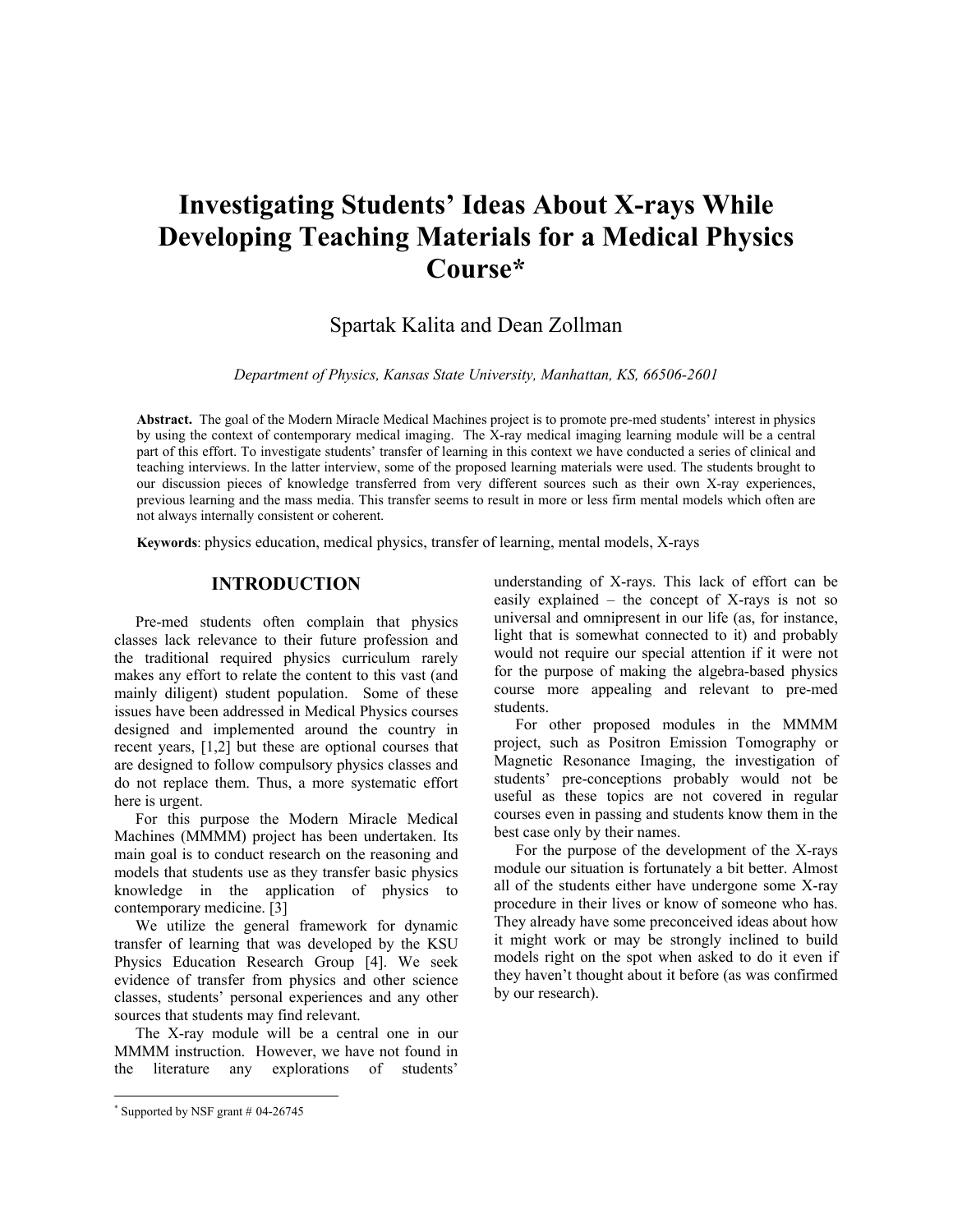#### METHODOLOGY

## Phase 1 – Fall 2004

At the very beginning, a series of preliminary unstructured interviews (with some semi-structured elements modeled after Piaget [6]) was conducted. The protocol format allowed follow-up questions and thus questions that come later in the prepared list were able to be modified or even omitted if a student had already answered them in one of the follow-up series of questions.

In this preliminary study we had not yet narrowed our attention on the pre-med student population and we were looking at students' ideas about X-rays in general. Thus, we decided to interview students with various backgrounds and very different levels of preparation. Among 16 of these students eight were from a conceptual physics class - 4 females studying elementary education and 4 males who were nonscience majors. 8 were from a calculus-based physics class - all male - with engineering majors - electrical, mechanical or civil engineering.

All of the students were in either their sophomore or junior years, and conceptual physics or calculusbased physics were the only physics courses that they had all taken in college. All but one of them had taken physics classes in high school. Half of the students were motivated by extra credit and half were attracted by a small cash payment. Each interview lasted for about 30-40 minutes.

In the beginning of each interview students were presented with four X-ray pictures - three medical ones - the hand, the skull and the breast and one nonmedical - an image of a bag screened by an airport security camera. They were also shown three or four other medical images that resulted from ultrasound, MRI and CAT scans and were asked what they could tell about them. Then our discussion went through various physics concepts that students eventually brought up in the conversation - light, waves, particles, spectrum, etc. The students were asked to compare Xrays to ultrasound and other imaging techniques, prompted to recall details from their personal experiences with X-rays and encouraged to use any information from other sources that they found relevant.

#### Phase 2 – Fall 2005

In phase 2 of our study we interviewed 10 junior and senior pre-med or other health-related majors who were currently taking algebra-based physics. We used a rigid, semi-structured (but otherwise very similar to

Phase 1) protocol, that also included a general selfreflective discussion where students were free to express any opinion about the topic of X-rays and medical imaging, their relevance in the pre-med Physics curriculum and their views on how they should be taught. We also added the question "How would you explain X-rays to a 12-year old child?" giving the students another chance to express their views in more simple and clear if not scientific terms. This last question allowed us to double-check their mental models about the phenomena.

#### Phase 3 – Spring 2006

Having accumulated extensive information on what to expect from our targeted pre-med audience, during Phase 3, we focused more on the fact that the final results of our research would be the development of teaching materials. Therefore, we extended the interview process into two stages - one clinical and one teaching interview with each student. The first stage remained basically unchanged from Phase 2 (since it proved to be comprehensive enough and allowed comparison for reliability purposes).

Addressing the issue of the electromagnetic (light) nature of X-rays, their different ways of interaction with the materials of different properties (and also addressing geometrical issues that may arise during CAT scan image processing) we designed a small individual lab that used LEGO bricks.

We also have taken into account the learning cycle paradigm [7] - so the exploration, introduction of a concept and the application of a concept stages could be more or less clearly identified. This sequence was built around the "most convenient" concept - the blocking ability of a material. (Strictly speaking, this blocking ability should be separated into reflection, refraction and absorption; however for our imageprocessing purposes this elaboration was not necessary).

The students were presented with a "black box" which was built from semi-transparent LEGO bricks and were told that an object of an unknown shape was inside and that it is made out of the same semitransparent bricks as the walls. (There was no nondestructive way that they could see it directly.). Students were asked how they could determine the shape of this object. If students were unable to answer the question, a couple of scaffolding steps were provided, which included showing students the source of light (red LED, light-emitting diode) and the light detector (photovoltmeter).

To facilitate the task and the discussion another similar box with an object of a different shape inside was shown to students. In this case they were allowed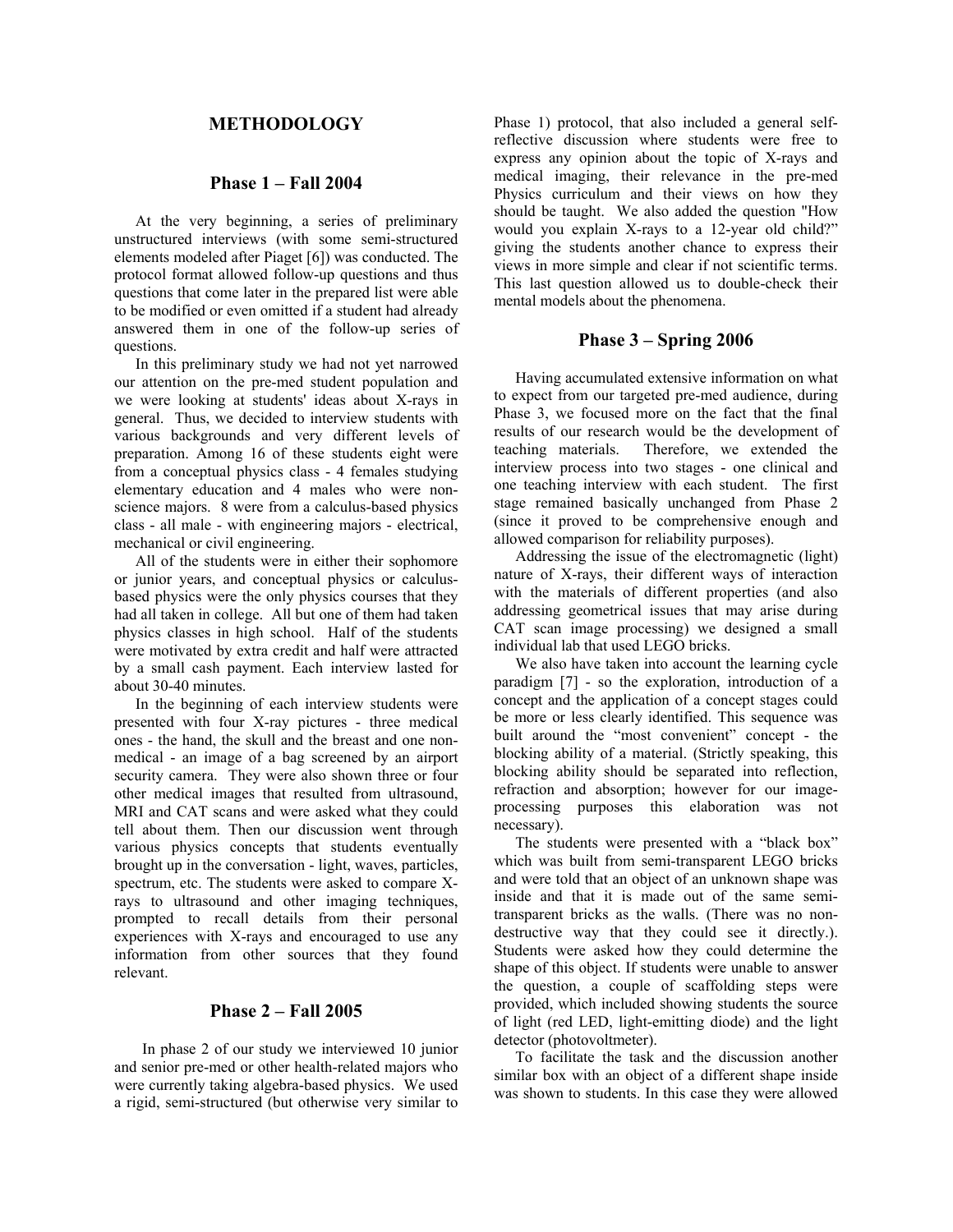to open it before making assumptions (the exploration stage finished here).

Subsequently the students were asked how they thought the readings of the photovoltmeter depended on the number of bricks through which the light had gone through. They were prompted to make a prediction about what would happen if we were to add more bricks one by one and measure the light that had gone through that sequence. This concluded the concept introduction stage.

Then the students made their final prediction about the result – what is inside the first box (the final application of the concept). They again engaged in a general discussion about the activities and their order and relevance in the pre-med labs followed.

Overall, five pre-med students, five other healthrelated majors and two engineering students were interviewed. One student who participated in Phase 2 took part only in the teaching interview (stage 2) this time.

#### RESULTS & DISCUSSION

Many students felt confused when they were asked what else they could say about X-rays as they had almost never thought about the subject. They even declared that they did not know anything - although they often actually knew enough to answer our main questions. They just needed some encouragement, patience and scaffolding from the interviewer to invoke the transfer. Calculus-based physics students were more knowledgeable about the general topics of physics but that did not help them much to build up a coherent model of X-rays.

The pre-med students who were clinically interviewed during Phase 2 and 3 were much more interested in the dialog, felt that they should have known about it, and even very knowledgeable and assiduous students expressed this "constructive frustration" during the early stages of the interview. Then they openly and extensively talked about it in the self-reflective part of the interviews.

All of the pre-med students were enthusiastic about the Phase 3 teaching interview. Engineering majors were more reluctant while other pre-healthprofessionals could be described as having been moderately willing.

One of the most eager pre-med students responded: "I think it's really cool... interesting and... I mean... it's one of the most interesting physics kind of labs... kinds of things I ever done. It really gives the idea of what's going on..."

There was only one exception where a student thought that the proposed lab was somewhat "irrelevant" but even in that case the student liked the routine; she just did not believe that a physics lab could be likable: "I don't know whether it would be any better... I mean I liked this... you could really see more visually... we did really do stuff like this with Xrays."

Essentially our study revealed the following main themes:

1) Pre-med (and some other) students' ideas about X-rays can be described as models although these models are rarely consistent. Even for the students with greater knowledge (like pre-engineers) and greater interest (like pre-meds) these models are incoherent. Although in the interview process, through Socratic dialogue and careful leading, they often successfully tried to put together the pieces of knowledge transferred from their physics classes and combine them with other pieces of information. These models typically include the following components:

a) Almost all the interviewed students associate Xray visibility of different objects with their density (12 out of 13 for the last phase) although not necessarily regular mass density, sometimes they mean something different - like concentration. However they sometimes mention other possible options: "They (darker regions on an X-ray picture) are dense… Or may be just because of the structure of it? Permeability, I guess… But I think it has more with the density." So these strong and stable intuitive associations can still be characterized as basic elements of reasoning (how things "simply happen") so called phenomenological primitives (p-primes) [8]

b) Those students who successfully invoked and transferred their knowledge that X-rays are a part of "the spectrum" (12 out of 13) usually cannot recall whether they belong to the longer or shorter part of the wavelength spectrum (7 out of 13); they even tend to put them not randomly but rather mistakenly in the longer part of the spectrum, apparently making the association "longer – bigger – stronger.", here we observe the whole combination or chain of p-primes

The characteristic of wavelength comes into their mind much more easily and quickly than frequency and this fact affects their further conclusions a lot.

c) This previous association is coupled together with another important one - that X-rays are more damaging than most of the others so they have to be "stronger" and "bigger" in some relation.

d) When prompted to think about other wave characteristics of X-rays - like frequency - those students who chose longer wavelength for X-rays tended to change their opinion - now higher frequency is already associated with stronger, more dangerous waves including X-rays.

2) Students also easily recognize ultrasound (sonogram) pictures. They successfully transfer almost all of the sound properties to ultrasound, although how